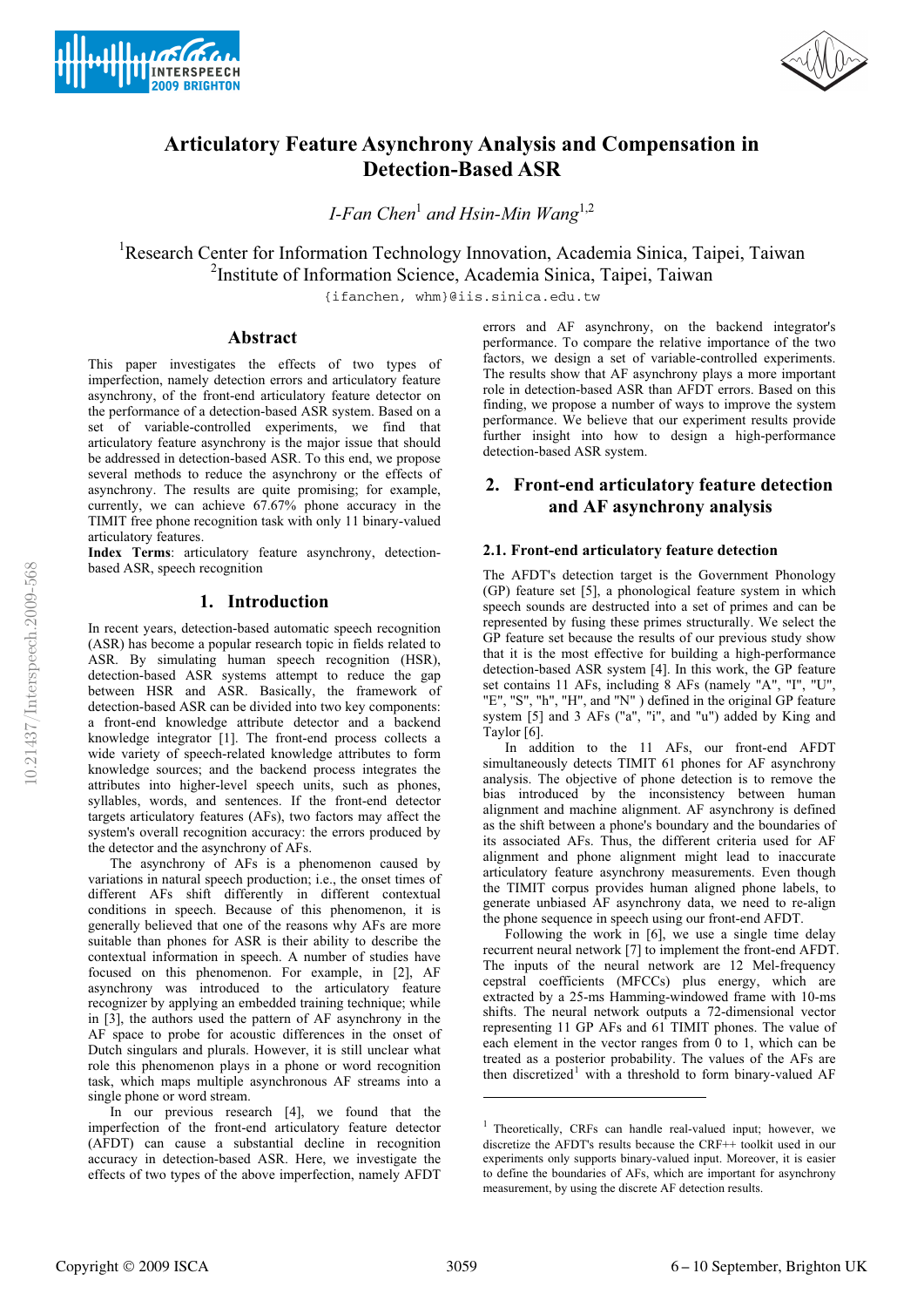detection results, which are input to the backend CRF integrator. Our AFDT is a recurrent neural network and linkage pruning is not applied. Therefore, the output AF and phone posterior probabilities of the current frame are fed back to the neural network as additional inputs for the subsequent frame. As a result, the AFDT learns the relations and dependencies between AFs and phones.

#### **2.2. AF and phone alignments using AFDT**

To analyze the AF asynchrony around each phone boundary, we use the front-end AFDT to obtain the individual frame alignments of AFs and phones. The AFDT generates the posterior probabilities of the TIMIT 61 phones for each frame. Thus, based on the phone label sequence supplied by the TIMIT corpus, we can use the generated posterior probabilities for phone-level forced alignment with the Viterbi algorithm.

AF sequence alignment is more complicated than phone alignment. For each AF, forced alignment is performed individually. The alignment shows whether or not the specific AF is active in each frame, which means there are only two kinds of labels ("*active*" and "*inactive*") to be aligned. The label sequence is derived from the phone label sequence provided by the TIMIT corpus. However, since an AF might be active for some phones and inactive for others, a long phone label sequence might correspond to a short *active*/*inactive* sequence for a specific AF. For example, a long utterance of dozens of phones might correspond to a short sequence  $/n \mathbf{u} \mathbf{u} \mathbf{n} \mathbf{u}$  for AF **u**, where n\_ denotes the inactivity of the feature. As a result, the forced alignment constraint becomes very relaxed, and any error in the posterior probabilities generated by the AFDT may cause the data to be wrongly aligned. In such cases, it is not possible to analyze the AF asynchrony accurately. To solve this problem, we use the realigned-phone-derived AF labels as prior knowledge to softly constrain the aligned boundaries of AFs to the realigned phone boundaries. Thus, for an articulatory feature  $AF<sub>K</sub>$ , the smoothed active posterior probability of frame *i* is computed by

$$
P_{Smoothed}^{AF_{K\_active}}(i) = \alpha \cdot P_{AFDT}^{AF_{K\_active}}(i) + (1 - \alpha) \cdot P_{realized~homeDerive~d}^{AF_{K\_active}}(i),
$$
 (1)

where  $P_{AFDT}^{AF_{K}}(i)$  is the posterior probability generated by the front-end AFDT;  $P_{\text{realigned}^{\text{AF}}(R_{\text{non-Derived}}(i))$  is the AF<sub>K</sub>'s value, either 1 (*active*) or 0 (*inactive*), derived from the realigned phone label of frame  $i$ ; and  $\alpha$  is a weighting factor for smoothing, which is empirically set to 0.2 in this paper. The smoothed inactive posterior probability of frame *i* is calculated by  $P_{S_{monothed}}^{AF_{K\_inter}}(i) = 1 - P_{S_{monothed}}^{AF_{K\_active}}(i)$ . Forced alignment is then performed based on the smoothed posterior probabilities for  $AF<sub>K</sub>$  and the *active-inactive* sequence using the Viterbi algorithm.

## **3. Backend phone recognition using conditional random fields**

In the phone recognition task addressed in this paper, we use conditional random fields (CRFs)[8] as the backend integrator. The observation sequence **x** of our CRF model is comprised of the frame-based GP11 AFs detected by the front-end AFDT, and the target label sequence **y** is a frame-based phone sequence. We build a CRF model to map a frame-based AF sequence to its associated frame-based phone sequence. Then, the latter is merged into a phone sequence as the final phone recognition output. The state feature function in the CRF model is set to  $s(y_i, x_{i-1}, x_i, x_{i+1})$ , in which the preceding, current, and subsequent phonological feature observations are

considered simultaneously. The transition feature function is set to label bi-grams, i.e.,  $t(y_{i-1}, y_i)$ . We use the CRF++ toolkit to implement CRFs [11].

#### **3.1. Training methods**

In our previous research, we found that the system performance is highly dependent on how the CRF model is trained [4]. Thus, in this paper, we consider three methods for CRF training. The major difference between the methods is the information contained in the training data.

## *3.1.1. Oracle data training*

The first method uses the phone-derived, frame-based AF value sequence to train the CRF model. Since, the values of the 11 AFs and the phone label for each frame are perfectly matched according to the definition of the phonological feature system, this method is called oracle data training (OT). A CRF model trained in this way does not learn the AFDT errors and the AF asynchrony effect. In our previous research, we found that it can extract more phonological information while performing phone recognition on the detected AF data generated by the front-end detector. However, due to the mismatch between the training and testing conditions, the recognition results suffered from serious insertion errors.

## *3.1.2. Detected data training*

The second method treats the function of the front-end AFDT more like acoustic feature extraction than AF detection. The CRF model is trained on the feature vectors generated by the front-end AFDT directly, even if the data contains errors and might be inconsistent with the phonological feature system. This method, called detected data training (DT), is commonly used by researchers [9][10]. In contrast to the oracle data, the detected data provides the CRF model with information about the AFDT errors and the AF asynchrony, which may help the model to handle erroneously detected AFs better in the recognition phase. However, the presence of this information reduces the weight of phonological knowledge in the data. The DT-trained CRF model is thus less sensitive to the composition of AFs, which is important information for a phonological feature system to differentiate between two phones. Our previous study [4] showed that, compared to the OT-trained CRF model, the DT-trained CRF model yields lower insertion errors; however, its recognition results provide less information to the fusion system, which combines the recognition results of different ASR systems.

## *3.1.3. AFDT aligned data training*

In this paper, we propose a new method for training the CRFbased backend integrator. The individual frame alignments of the phone sequence and the 11 AF sequences of the training data (obtained by the alignment methods described in Section 2.2) are used to train the CRF model. Therefore, we call the method AFDT aligned data training (AT). The aligned training data contains the AF asynchrony information but no AFDT errors. From another perspective, AFDT aligned data training can be seen as a compromise between oracle and detected data training. The AF compositions in the aligned data are similar to those in the detected data around phone boundaries, and are close to those in the oracle data in nonboundary regions. Therefore, the CRF model can learn both phonological knowledge and AF asynchrony information from the training data.

By comparing the performance of systems using the three methods described in this section, we can determine the individual effects of AFDT errors and AF asynchrony on the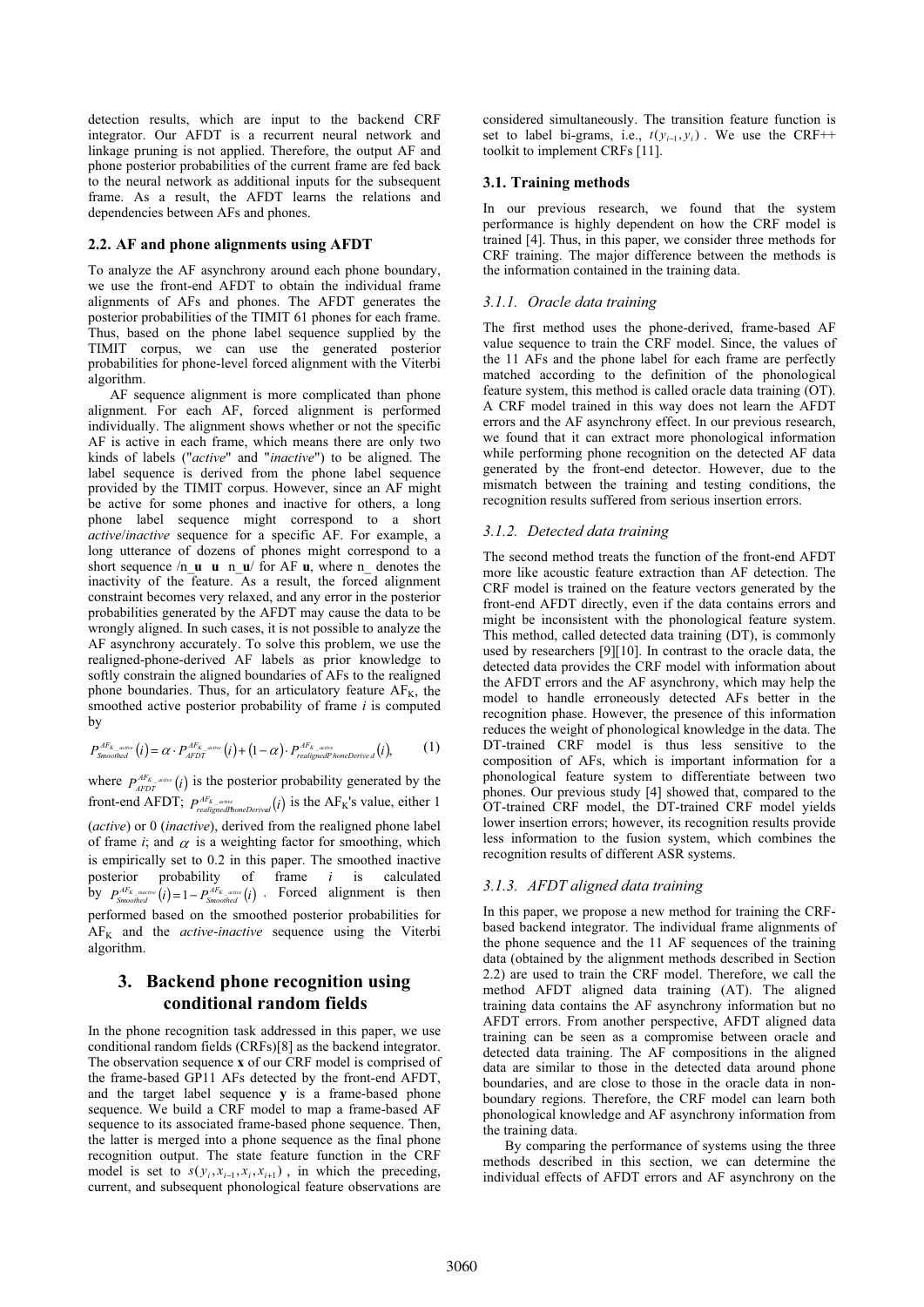recognition performance in detection-based ASR. The derived knowledge will help us to further refine our detection-based ASR system.

## **4. Experiments**

#### **4.1. Experiment setup**

We conduct experiments on the TIMIT acoustic-phonetic continuous speech corpus, but the dialect utterances (SA1 and SA2) are not used. The database is divided into three parts: a training set (3296 utterances), a development set (400 utterances), and a test set (1344 utterances). The training and development sets are subsets of the standard TIMIT training set, while the test set is the standard TIMIT test set. In the experiments, all the models are trained by the training set, and the configurations and parameters associated with the models are assigned empirically based on the development set. The 61 phones defined in TIMIT are used as recognition units; however, for the performance evaluation, the recognized TIMIT 61-phone results are mapped to the CMU/MIT 39 phone set. No language models are used in recognition.

## **4.2. The baseline detection-based ASR systems**

First, we evaluate the baseline detection-based ASR systems, in which the CRF models are trained by oracle data training (OT) and detected data training (DT). We consider two test conditions: the ideal case and the real case. In the ideal case, the test data is set to match the CRF model's training conditions. In the OT-trained CRF system, the AFs converted from the human phone labels of the testing data are input to the CRF model. In this way, we can measure the performance upper bound of the CRF-based system. In the real case, the inputs to the CRF models are the AFs detected automatically by the AFDT. The phone recognition results of these baseline systems are shown in Table 1, where Corr (correct rate) and Acc (accuracy) are obtained by HTK's HResults tool; and Acc  $=$  Corr  $-$  insertion rate. The second row shows that if there are no AFDT errors and AF asynchrony, the OT-trained CRF system can achieve a very high phone recognition performance. Clearly, the GP11 AF set demonstrates high potential for detection-based ASR; therefore, we may consider this performance upper bound our ultimate goal in this research. In the real case, since the detected AFs inevitably contain errors and asynchrony, though with a high correct rate, the OT-trained CRF system suffers from serious phone insertion errors, as shown in the third row of Table 1. Although the performance of the DT-trained CRF system is quite stable in terms of the correct rate and accuracy, the values are not satisfactory.

Table 1. The phone recognition results of the oracle data trained (OT) CRF model and the detected data trained (DT) CRF model.

| Test Data Type       | System        | Corr  | Acc   |  |
|----------------------|---------------|-------|-------|--|
| Ideal (upper bound)  | <b>OT CRF</b> | 98.31 | 98.28 |  |
| Detected (real case) | OT CRF        | 70.55 | 34.38 |  |
|                      | DT CRF        | 57.30 | 56.14 |  |

## **4.3. The AFDT aligned data trained system**

To identify the degrees of AFDT errors and AF asynchrony that cause the substantial difference in the performance of the OT-trained CRF model between the ideal case and the real case, we applied AFDT aligned data training (AT) in the experiments. Table 2 shows the ideal and real performances of the AT-trained CRF system, where the ideal performance (upper bound) is obtained by feeding the individual frame alignments of the 11 AF sequences of the test data (obtained by the alignment methods described in Section 2.2) to the ATtrained CRF model. Comparing the upper bound performance of the AT-trained CRF model in Table 2 with that of the OTtrained CRF model in Table 1, it is clear that the introduction of AF asynchrony to the backend CRF integrator has a major impact on the performance (26.82% drop in the correct rate and 27.97% drop in accuracy). The effect of the front-end AFDT errors can be measured by the difference between the performances of the AT-trained CRF model in the ideal and real cases. Specifically, the differences are only 6.62% for the correct rate and 7.99% for accuracy. We also compare the real case performance of the DT-trained CRF model (the fourth row in Table 1) with that of the AT-trained CRF model (the third row in Table 2). Clearly, the CRF model trained with AF asynchrony information alone outperforms the CRF model trained with both AF asynchrony and AFDT errors. The above evidences show that AF asynchrony plays a much more important role than AFDT errors in detection-based ASR. In other words, we can conclude that, to build a highperformance detection-based ASR system, it is better to use AFDT aligned data training for the backend CRF integrator; and employ as many methods as possible to reduce or conceal AF asynchrony from the front-end AFDT.

Table 2. The phone recognition results of the AFDT aligned data trained (AT) CRF model.

| Test Data Type       | Svstem | Corr  | Acc   |
|----------------------|--------|-------|-------|
| Ideal (upper bound)  | AT CRF | 71.49 | 70.31 |
| Detected (real case) | AT CRF | 64.87 | 62.32 |

#### **4.4. AF asynchrony compensation**

In this section, we perform several preliminary experiments to determine whether AF asynchrony can be reduced or concealed. AF asynchrony compensation can be applied in the front-end AFDT or the backend CRF integrator.

## *4.4.1. AF asynchrony compensation in the AFDT using long-term information*

Contextual variation in natural speech is one of the major reasons for AF asynchrony [2]. One way to reduce the output asynchrony is to let the AFDT learn the contextual variation directly. This can be done by introducing long-term information in speech to the AFDT. It has already been shown that such information is helpful for speech recognition [12]. We believe that using long-term speech information in the AFDT makes the detection of AFs more stable than using only local speech information; hence, the AF boundary shift around the phone boundary can be reduced.

Table 3. The mean AF-phone boundary distances (in frames) of GP11 AFs generated by the original AFDT (using MFCC as input) and the AFDT using long-term information.

| $AFDT$ sys $a \mid A \mid E \mid$                                                                                                                            |  |  |  |  |  | h   H   i   I   N   S   u   U |
|--------------------------------------------------------------------------------------------------------------------------------------------------------------|--|--|--|--|--|-------------------------------|
| MFCC   0.94 4.27 1.18 0.94 0.59 1.07 2.44 1.74 0.56 1.88 7.16                                                                                                |  |  |  |  |  |                               |
| Long Term $\left  0.75 \right  3.57 \left  0.94 \right  0.77 \left  0.38 \right  0.91 \left  2.36 \right  1.15 \left  0.43 \right  1.32 \left  4.55 \right $ |  |  |  |  |  |                               |

Following the approach in [12], we use the Mel-frequency filter bank vectors in a 310-ms window jointly as input to implement an AFDT with long-term speech information. Table 3 shows the statistics of the AF asynchrony of the original AFDT and the AFDT with long-term information. Clearly, the introduction of long-term information reduces the AF asynchrony for all 11 AFs significantly.